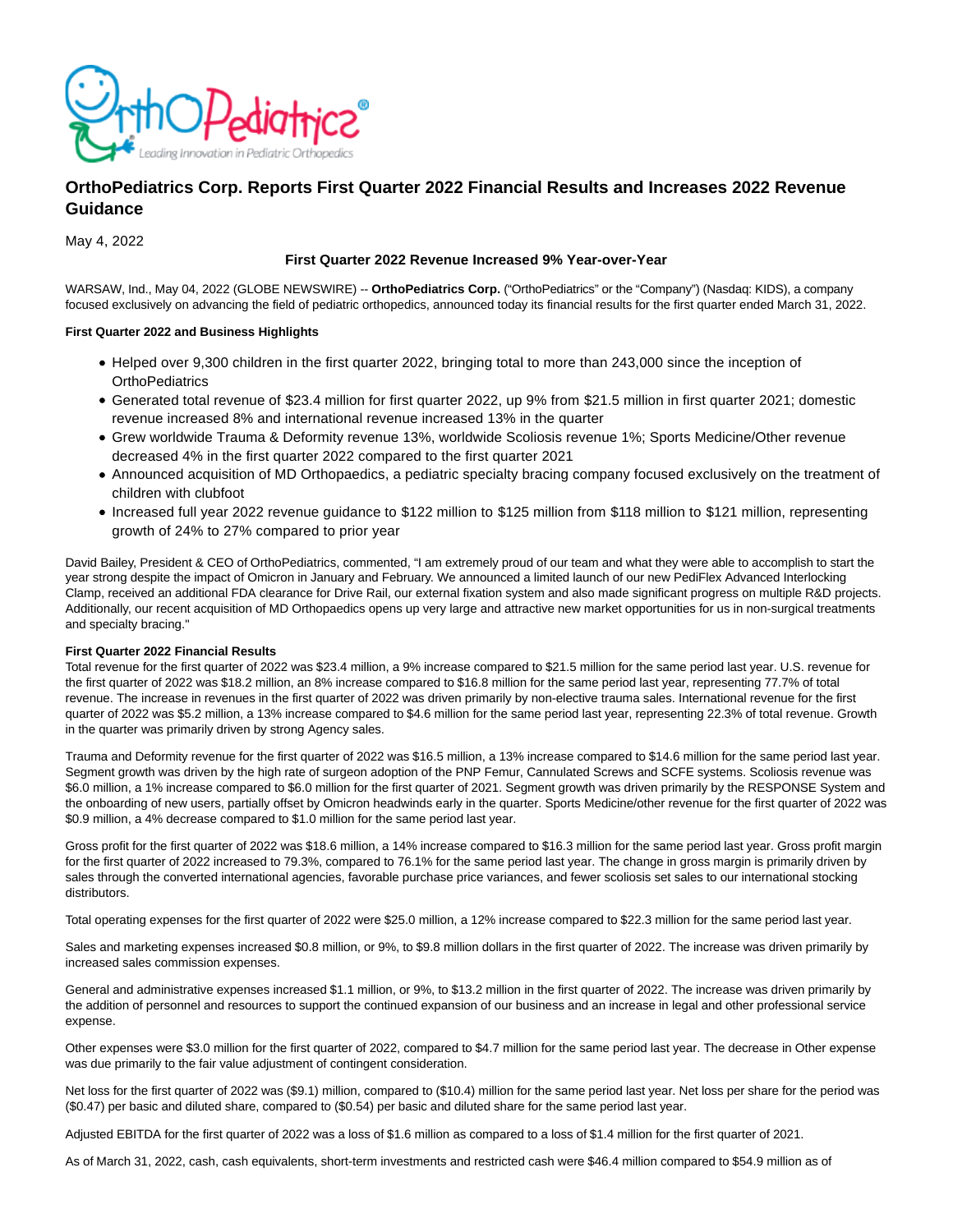December 31, 2021. The Company had no outstanding line of credit obligations.

#### **Full Year 2022 Financial Guidance**

For full year 2022, the Company now expects its full year revenue to be in the range of \$122 million to \$125 million, representing growth of 24% to 27% over 2021 revenue. The Company also reiterates annual set deployment of \$24 million to \$26 million, and expects to generate several million dollars of adjusted EBITDA for full year 2022.

# **Conference Call**

OrthoPediatrics will host a conference call on Thursday, May 5, 2022, at 8:00 a.m. ET to discuss the results. The dial-in numbers are (866) 374-5140 for domestic callers and (404) 400-0571 for international callers. The conference pin number is: 57067697#. A live webcast of the conference call will be available online from the investor relations page of the OrthoPediatrics' corporate website at [www.orthopediatrics.com.](http://www.orthopediatrics.com/)

A replay of the webcast will remain available on OrthoPediatrics' website, [www.orthopediatrics.com,](http://www.orthopediatrics.com/) until the Company releases its second quarter 2022 financial results.

#### **Forward-Looking Statements**

This press release includes "forward-looking statements" within the meaning of U.S. federal securities laws. You can identify forward-looking statements by the use of words such as "may," "might," "will," "should," "expect," "plan," "anticipate," "could," "believe," "estimate," "project," "target," "predict," "intend," "future," "goals," "potential," "objective," "would" and other similar expressions. Forward-looking statements involve risks and uncertainties, many of which are beyond OrthoPediatrics' control. Important factors could cause actual results to differ materially from those in the forward-looking statements, including, among others: the risks related to COVID-19, the impact such pandemic may have on the demand for our products, and our ability to respond to the related challenges; and the risks, uncertainties and factors set forth under "Risk Factors" in OrthoPediatrics' Annual Report on Form 10-K filed with the SEC on March 3, 2022, as updated and supplemented by our other SEC reports filed from time to time. Forward-looking statements speak only as of the date they are made. OrthoPediatrics assumes no obligation to update forward-looking statements to reflect actual results, subsequent events, or circumstances or other changes affecting such statements except to the extent required by applicable securities laws.

#### **Use of Non-GAAP Financial Measures**

This press release includes certain non-GAAP financial measures such as adjusted diluted earnings (loss) per share and Adjusted EBITDA, which differ from financial measures calculated in accordance with U.S. generally accepted accounting principles ("GAAP"). Adjusted earnings (loss) per share in this press release represents diluted earnings (loss) per share on a GAAP basis, plus the accreted interest attributable to acquisition installment payables, the fair value adjustment of contingent consideration, acquisition related costs, non-recurring professional fees, accrued legal settlement costs and minimum purchase commitment costs. The fair value adjustment of contingent consideration is associated with our estimates of the value of earn-outs in connection with certain acquisitions and the non-recurring professional fees are related to our response to a previously disclosed SEC review. We believe that providing the non-GAAP diluted earnings (loss) per share excluding these expenses, as well as the GAAP measures, assists our investors because such expenses are not reflective of our ongoing operating results. Adjusted EBITDA in this release represents net loss, plus interest expense, net plus other expense, provision for income taxes (benefit), depreciation and amortization, stock-based compensation expense, fair value adjustment of contingent consideration, acquisition related costs, nonrecurring professional fees, accrued legal settlements costs, and the cost of minimum purchase commitments. The Company believes the non-GAAP measures provided in this earnings release enable it to further and more consistently analyze the period-to-period financial performance of its core business operating performance. Management uses these metrics as a measure of the Company's operating performance and for planning purposes, including financial projections. The Company believes these measures are useful to investors as supplemental information because they are frequently used by analysts, investors and other interested parties to evaluate companies in its industry. Adjusted EBITDA is a non-GAAP financial measure and should not be considered as an alternative to, or superior to, net income or loss as a measure of financial performance or cash flows from operations as a measure of liquidity, or any other performance measure derived in accordance with GAAP, and it should not be construed to imply that the Company's future results will be unaffected by unusual or non-recurring items. In addition, the measure is not intended to be a measure of free cash flow for management's discretionary use, as it does not reflect certain cash requirements such as debt service requirements, capital expenditures and other cash costs that may recur in the future. Adjusted EBITDA contains certain other limitations, including the failure to reflect our cash expenditures, cash requirements for working capital needs and other potential cash requirements. In evaluating these non-GAAP measures, you should be aware that in the future the Company may incur expenses that are the same or similar to some of the adjustments in this presentation. The Company's presentation of non-GAAP diluted earnings (loss) per share or Adjusted EBITDA should not be construed to imply that its future results will be unaffected by any such adjustments. Management compensates for these limitations by primarily relying on the Company's GAAP results in addition to using these adjusted measures on a supplemental basis. The Company's definition of these measures is not necessarily comparable to other similarly titled captions of other companies due to different methods of calculation. The schedules below contain reconciliations of reported GAAP diluted earnings (loss) per share to non-GAAP diluted earnings (loss) and net loss to non-GAAP Adjusted EBITDA.

# **About OrthoPediatrics Corp.**

Founded in 2006, OrthoPediatrics is an orthopedic company focused exclusively on advancing the field of pediatric orthopedics. As such it has developed the most comprehensive product offering to the pediatric orthopedic market to improve the lives of children with orthopedic conditions. OrthoPediatrics currently markets 37 surgical systems that serve three of the largest categories within the pediatric orthopedic market. This product offering spans trauma and deformity, scoliosis, and sports medicine/other procedures. OrthoPediatrics' global sales organization is focused exclusively on pediatric orthopedics and distributes its products in the United States and 45 countries outside the United States. For more information, please visit [www.orthopediatrics.com.](http://www.orthopediatrics.com/)

#### **Investor Contact** Gilmartin Group Matt Bacso, CFA [Matt.bacso@gilmartinir.com](mailto:Matt.bacso@gilmartinir.com)

**ORTHOPEDIATRICS CORP. CONDENSED CONSOLIDATED BALANCE SHEETS (Unaudited) (In Thousands, Except Share Data)**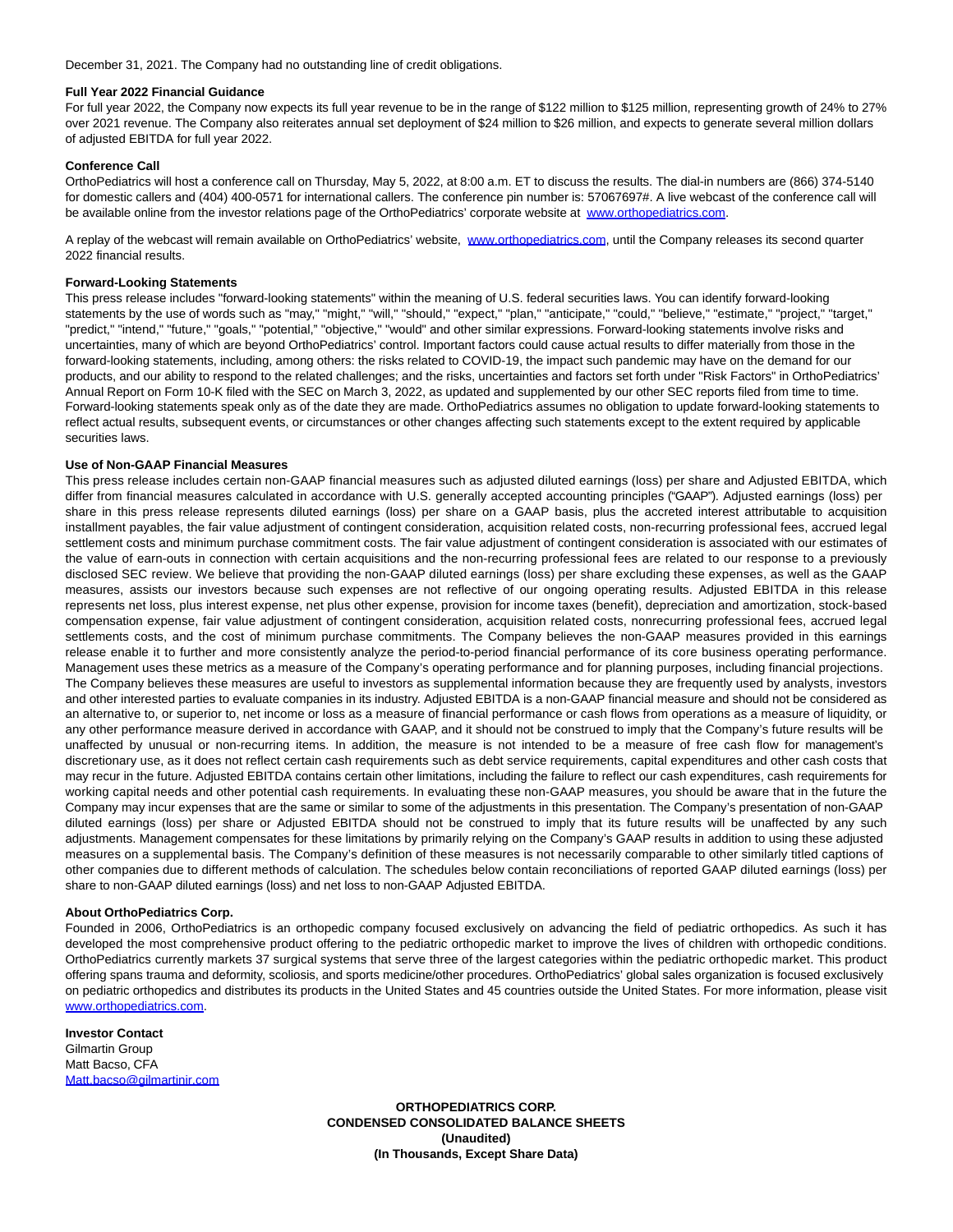|                                                                                                                                                                                         |    |                |               | December 31, |
|-----------------------------------------------------------------------------------------------------------------------------------------------------------------------------------------|----|----------------|---------------|--------------|
|                                                                                                                                                                                         |    | March 31, 2022 |               | 2021         |
| <b>ASSETS</b>                                                                                                                                                                           |    |                |               |              |
| Current assets:                                                                                                                                                                         |    |                |               |              |
| Cash and cash equivalents                                                                                                                                                               | \$ | 17,957         | \$            | 7,641        |
| Restricted cash                                                                                                                                                                         |    | 1,363          |               | 1,365        |
| Short term investments                                                                                                                                                                  |    | 27,068         |               | 45,902       |
| Accounts receivable - trade, less allowance for doubtful accounts of \$357 and \$347, respectively                                                                                      |    | 17,911         |               | 17,942       |
| Inventories, net                                                                                                                                                                        |    | 64,077         |               | 57,569       |
| Prepaid expenses and other current assets                                                                                                                                               |    | 3,048          |               | 3,229        |
| Total current assets                                                                                                                                                                    |    | 131,424        |               | 133,648      |
| Property and equipment, net                                                                                                                                                             |    | 31,068         |               | 28,515       |
| Other assets:                                                                                                                                                                           |    |                |               |              |
| Amortizable intangible assets, net                                                                                                                                                      |    | 53,476         |               | 55,494       |
| Goodwill                                                                                                                                                                                |    | 70,987         |               | 72,349       |
| Other intangible assets                                                                                                                                                                 |    | 14,040         |               | 14,268       |
| Total other assets                                                                                                                                                                      |    | 138,503        |               | 142,111      |
| <b>Total assets</b>                                                                                                                                                                     | \$ | 300,995        | \$            | 304,274      |
| <b>LIABILITIES AND STOCKHOLDERS' EQUITY</b>                                                                                                                                             |    |                |               |              |
| Current liabilities:                                                                                                                                                                    |    |                |               |              |
| Accounts payable - trade                                                                                                                                                                |    | 14,578         |               | 9,325        |
| Accrued compensation and benefits                                                                                                                                                       |    | 4,433          |               | 5,351        |
| Current portion of long-term debt with affiliate                                                                                                                                        |    | 139            |               | 137          |
| Current portion of acquisition installment payable                                                                                                                                      |    | 12,934         |               | 12,862       |
| Other current liabilities                                                                                                                                                               |    | 2,249          |               | 2,040        |
| <b>Total current liabilities</b>                                                                                                                                                        |    | 34,333         |               | 29,715       |
| Long-term liabilities:                                                                                                                                                                  |    |                |               |              |
| Long-term debt with affiliate, net of current portion                                                                                                                                   |    | 872            |               | 907          |
| Acquisition installment payment, net of current portion                                                                                                                                 |    | 14,690         |               | 14,309       |
| Contingent consideration                                                                                                                                                                |    | 31,480         |               | 28,910       |
| Deferred income taxes                                                                                                                                                                   |    | 4,335          |               | 4,771        |
| Other long-term liabilities                                                                                                                                                             |    | 241            |               | 293          |
| Total long-term liabilities                                                                                                                                                             |    | 51,618         |               | 49,190       |
| <b>Total liabilities</b>                                                                                                                                                                |    | 85,951         |               | 78,905       |
| Stockholders' equity:                                                                                                                                                                   |    |                |               |              |
| Common stock, \$0.00025 par value; 50,000,000 shares authorized; 19,821,298 shares and 19,677,214 shares<br>issued as of March 31, 2022 (unaudited) and December 31, 2021, respectively |    | 5              |               | 5            |
| Additional paid-in capital                                                                                                                                                              |    | 396,425        |               | 394,899      |
| Accumulated deficit                                                                                                                                                                     |    | (187, 126)     |               | (178,026)    |
| Accumulated other comprehensive income                                                                                                                                                  |    | 5,740          |               | 8,491        |
| Total stockholders' equity                                                                                                                                                              |    | 215,044        |               | 225,369      |
| Total liabilities and stockholders' equity                                                                                                                                              | \$ | 300,995        | $\frac{3}{2}$ | 304,274      |

#### **ORTHOPEDIATRICS CORP. CONDENSED CONSOLIDATED STATEMENTS OF OPERATIONS (Unaudited) (In Thousands, Except Share and Per Share Data)**

|                            | Three Months Ended March 31, |        |   |        |
|----------------------------|------------------------------|--------|---|--------|
|                            |                              | 2022   |   | 2021   |
| Net revenue                | \$                           | 23,417 | S | 21,462 |
| Cost of revenue            |                              | 4,851  |   | 5,137  |
| Gross profit               |                              | 18,566 |   | 16,325 |
| Operating expenses:        |                              |        |   |        |
| Sales and marketing        |                              | 9,758  |   | 8,949  |
| General and administrative |                              | 13,167 |   | 12,041 |
| Research and development   |                              | 2,027  |   | 1,308  |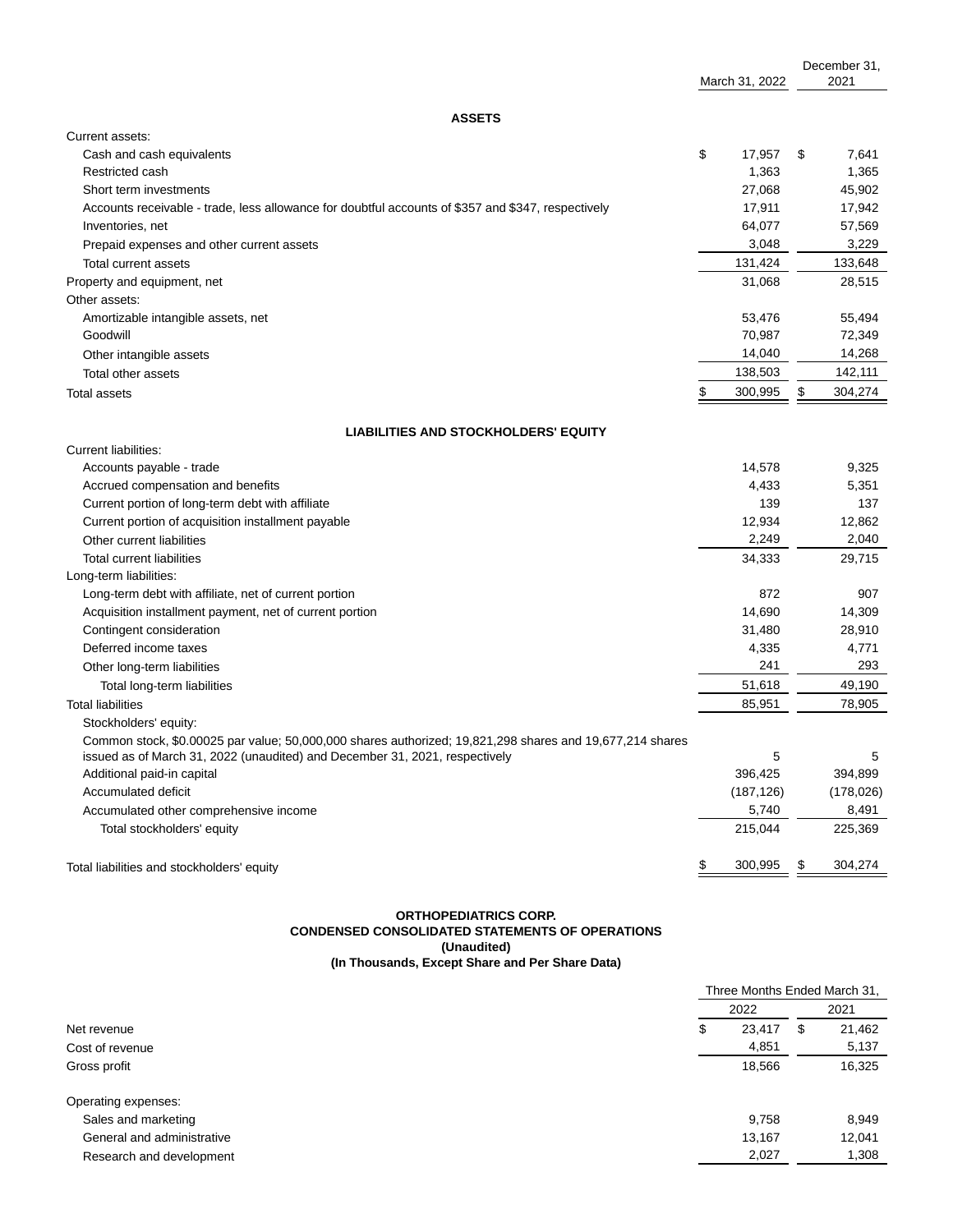| Total operating expenses                           | 24,952         |      | 22,298     |
|----------------------------------------------------|----------------|------|------------|
| Operating loss                                     | (6,386)        |      | (5,973)    |
| Other expenses:                                    |                |      |            |
| Interest expense, net                              | 566            |      | 728        |
| Fair value adjustment of contingent consideration  | 2,570          |      | 4,150      |
| Other income                                       | (105)          |      | (160)      |
| Total other expenses                               | 3,031          |      | 4,718      |
| Loss before income taxes                           | \$<br>(9, 417) | - \$ | (10,691)   |
| Provision for income taxes (benefit)               | (317)          |      | (312)      |
| Net loss                                           | (9,100)        |      | (10, 379)  |
| Weighted average common shares - basic and diluted | 19,366,911     |      | 19,200,231 |
| Net loss per share – basic and diluted             | \$<br>(0.47)   | - \$ | (0.54)     |

#### **ORTHOPEDIATRICS CORP. CONDENSED CONSOLIDATED STATEMENTS OF CASH FLOWS (Unaudited)(In Thousands)**

|                                                                             | Three Months Ended March 31, |           |
|-----------------------------------------------------------------------------|------------------------------|-----------|
|                                                                             | 2022                         | 2021      |
| OPERATING ACTIVITIES                                                        |                              |           |
| Net loss                                                                    | \$<br>(9,100)<br>\$          | (10, 379) |
| Adjustments to reconcile net loss to net cash used in operating activities: |                              |           |
| Depreciation and amortization                                               | 2,961                        | 2,539     |
| Stock-based compensation                                                    | 1,526                        | 1,316     |
| Fair value adjustment of contingent consideration                           | 2,570                        | 4,150     |
| Acquisition installment payable                                             | 453                          | 644       |
| Deferred income taxes                                                       | (317)                        | (312)     |
| Changes in certain current assets and liabilities:                          |                              |           |
| Accounts receivable - trade                                                 | $\overline{2}$               | 653       |
| Inventories                                                                 | (6, 750)                     | (2,508)   |
| Prepaid expenses and other current assets                                   | 112                          | 708       |
| Accounts payable - trade                                                    | 5,258                        | 2,058     |
| Accrued legal settlements                                                   |                              | (1,092)   |
| Accrued expenses and other liabilities                                      | (690)                        | 446       |
| Other                                                                       | (222)                        | (138)     |
| Net cash used in operating activities                                       | (4, 197)                     | (1, 915)  |
| <b>INVESTING ACTIVITIES</b>                                                 |                              |           |
| Sale of short-term marketable securities                                    | 18,500                       |           |
| Purchases of licenses                                                       |                              | (2,858)   |
| Purchases of property and equipment                                         | (4, 197)                     | (2,749)   |
| Net cash provided by (used in) investing activities                         | 14,303                       | (5,607)   |
| <b>FINANCING ACTIVITIES</b>                                                 |                              |           |
| Proceeds from exercise of stock options                                     |                              | 62        |
| Payments on mortgage notes                                                  | (33)                         | (32)      |
| Net cash (used in) provided by financing activities                         | (33)                         | 30        |
| Effect of exchange rate changes on cash                                     | 241                          | 155       |
| NET (DECREASE) INCREASE IN CASH                                             | 10,314                       | (7, 337)  |
| Cash and restricted cash, beginning of period                               | \$<br>9,006<br>\$            | 30,132    |
| Cash and restricted cash, end of period                                     | \$<br>\$<br>19,320           | 22,795    |
|                                                                             |                              |           |

| SUPPLEMENTAL DISCLOSURES |                                                                                                                                                                                                                                                                                                                                                                                                                                                                                                                                       |  |      |
|--------------------------|---------------------------------------------------------------------------------------------------------------------------------------------------------------------------------------------------------------------------------------------------------------------------------------------------------------------------------------------------------------------------------------------------------------------------------------------------------------------------------------------------------------------------------------|--|------|
| Cash paid for interest   | $\textcolor{red}{\textbf{\$}}\textcolor{red}{\textbf{\$}}\textcolor{red}{\textbf{\$}}\textcolor{red}{\textbf{\$}}\textcolor{red}{\textbf{\$}}\textcolor{red}{\textbf{\$}}\textcolor{red}{\textbf{\$}}\textcolor{red}{\textbf{\$}}\textcolor{red}{\textbf{\$}}\textcolor{red}{\textbf{\$}}\textcolor{red}{\textbf{\$}}\textcolor{red}{\textbf{\$}}\textcolor{red}{\textbf{\$}}\textcolor{red}{\textbf{\$}}\textcolor{red}{\textbf{\$}}\textcolor{red}{\textbf{\$}}\textcolor{red}{\textbf{\$}}\textcolor{red}{\textbf{\$}}\textcolor{$ |  | - 15 |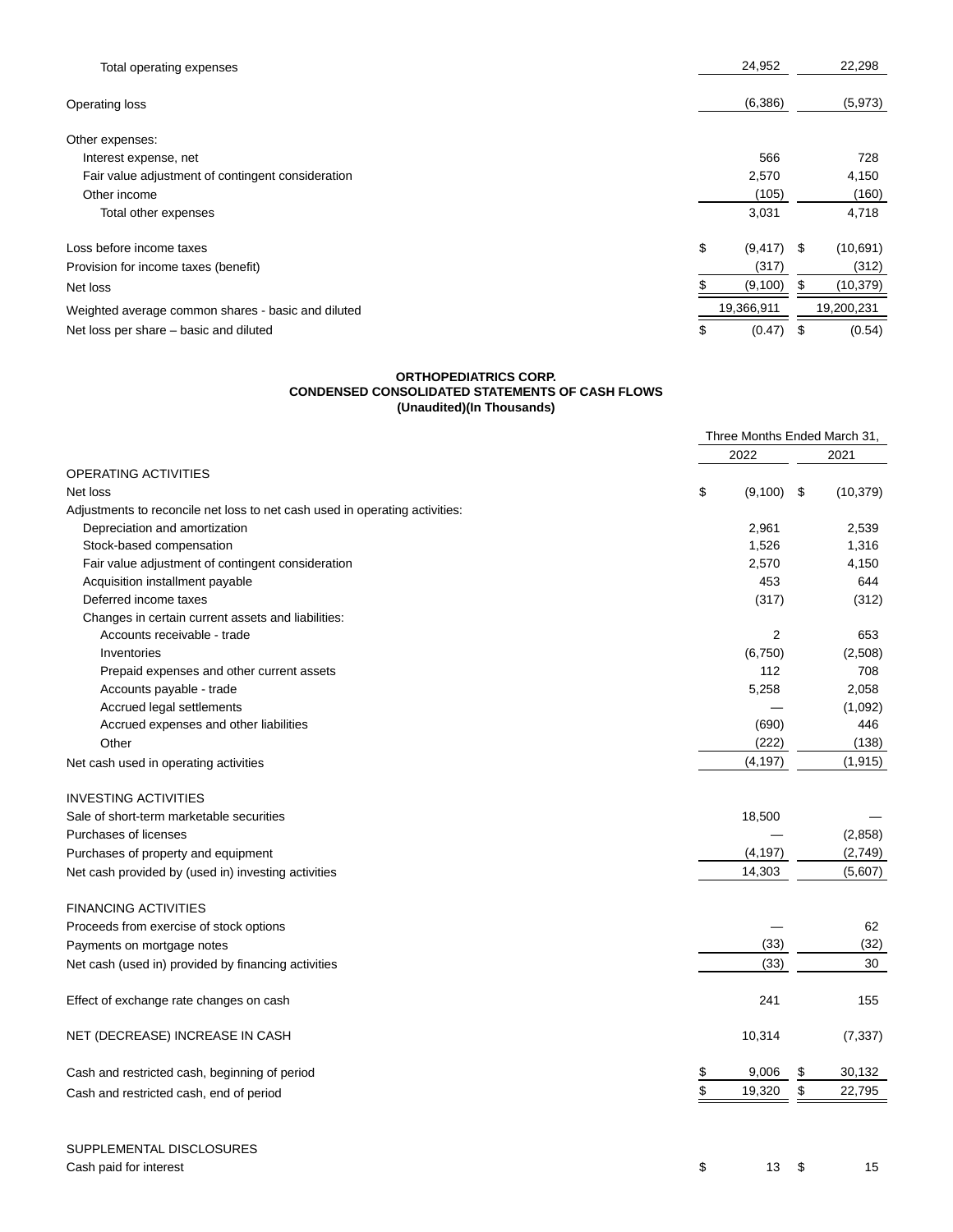# **ORTHOPEDIATRICS CORP. NET REVENUE BY GEOGRAPHY AND PRODUCT CATEGORY (Unaudited) (In Thousands)**

|                                       |              | Three Months Ended March 31,         |        |  |  |  |
|---------------------------------------|--------------|--------------------------------------|--------|--|--|--|
| Product sales by geographic location: | 2022         | 2021                                 |        |  |  |  |
| U.S.                                  | 18.188<br>\$ | S                                    | 16,839 |  |  |  |
| International                         | 5,229        |                                      | 4,623  |  |  |  |
| Total                                 | 23,417       |                                      | 21,462 |  |  |  |
| Product sales by category:            | 2022         | Three Months Ended March 31.<br>2021 |        |  |  |  |
| Trauma and deformity                  | \$<br>16.516 | S                                    | 14,552 |  |  |  |
| Scoliosis                             | 5.983        |                                      | 5,951  |  |  |  |
| Sports medicine/other                 | 918          |                                      | 959    |  |  |  |
| Total                                 | 23,417<br>\$ |                                      | 21,462 |  |  |  |

# **ORTHOPEDIATRICS CORP. RECONCILIATION OF NET LOSS TO NON-GAAP ADJUSTED EBITDA (Unaudited) (In Thousands)**

|                                                   | Three Months Ended March 31, |    |           |
|---------------------------------------------------|------------------------------|----|-----------|
|                                                   | 2022                         |    | 2021      |
| Net loss                                          | \$<br>$(9,100)$ \$           |    | (10, 379) |
| Interest expense, net                             | 566                          |    | 728       |
| Other income                                      | (105)                        |    | (160)     |
| Provision for income taxes (benefit)              | (317)                        |    | (312)     |
| Depreciation and amortization                     | 2,961                        |    | 2,539     |
| Stock-based compensation                          | 1,526                        |    | 1,316     |
| Fair value adjustment of contingent consideration | 2,570                        |    | 4,150     |
| Acquisition related costs                         | 204                          |    |           |
| Nonrecurring professional fees                    |                              |    | 600       |
| Accrued legal settlements costs                   |                              |    | 150       |
| Minimum purchase commitment cost                  | 101                          |    |           |
| <b>Adjusted EBITDA</b>                            | \$<br>(1,594)                | -5 | (1,368)   |

# **ORTHOPEDIATRICS CORP.**

# **RECONCILIATION OF DILUTED EARNINGS (LOSS) PER SHARE TO NON-GAAP ADJUSTED DILUTED EARNINGS (LOSS) PER SHARE (Unaudited)**

|                                                                       | Three Months Ended March 31, |        |  |        |
|-----------------------------------------------------------------------|------------------------------|--------|--|--------|
|                                                                       |                              | 2022   |  | 2021   |
| Earnings (loss) per share, diluted (GAAP)                             | \$                           | (0.47) |  | (0.54) |
| Accretion of interest attributable to acquisition installment payable |                              | 0.02   |  | 0.03   |
| Fair value adjustment of contingent consideration                     |                              | 0.13   |  | 0.22   |
| Acquisition related costs                                             |                              | 0.01   |  |        |
| Nonrecurring professional fees                                        |                              |        |  | 0.03   |
| Accrued legal settlements costs                                       |                              |        |  | 0.01   |
| Minimum purchase commitment cost                                      |                              | 0.01   |  |        |
| Earnings (loss) per share, diluted (non-GAAP)                         | \$                           | (0.30) |  | (0.25) |